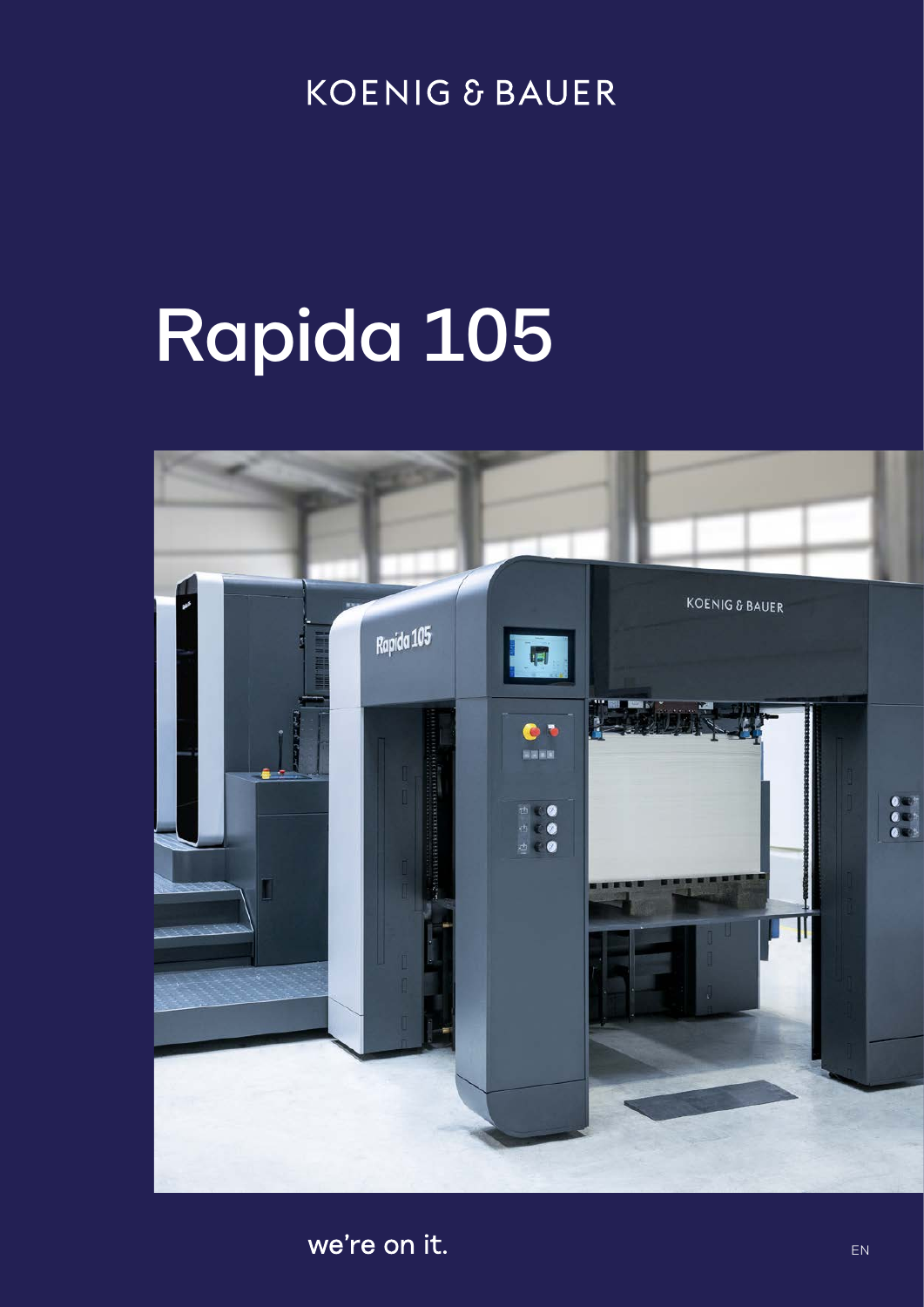

### More flexible than ever before

The Rapida 105 has for years stood as a synonym for reliability and an attractive price-performance ratio in medium-format sheetfed offset printing. The lasting market success has been founded above all on its superior substrate flexibility, outstanding ease of operation, a robust construction, diverse possibilities for inline finishing and, last but not least, the excellent print quality.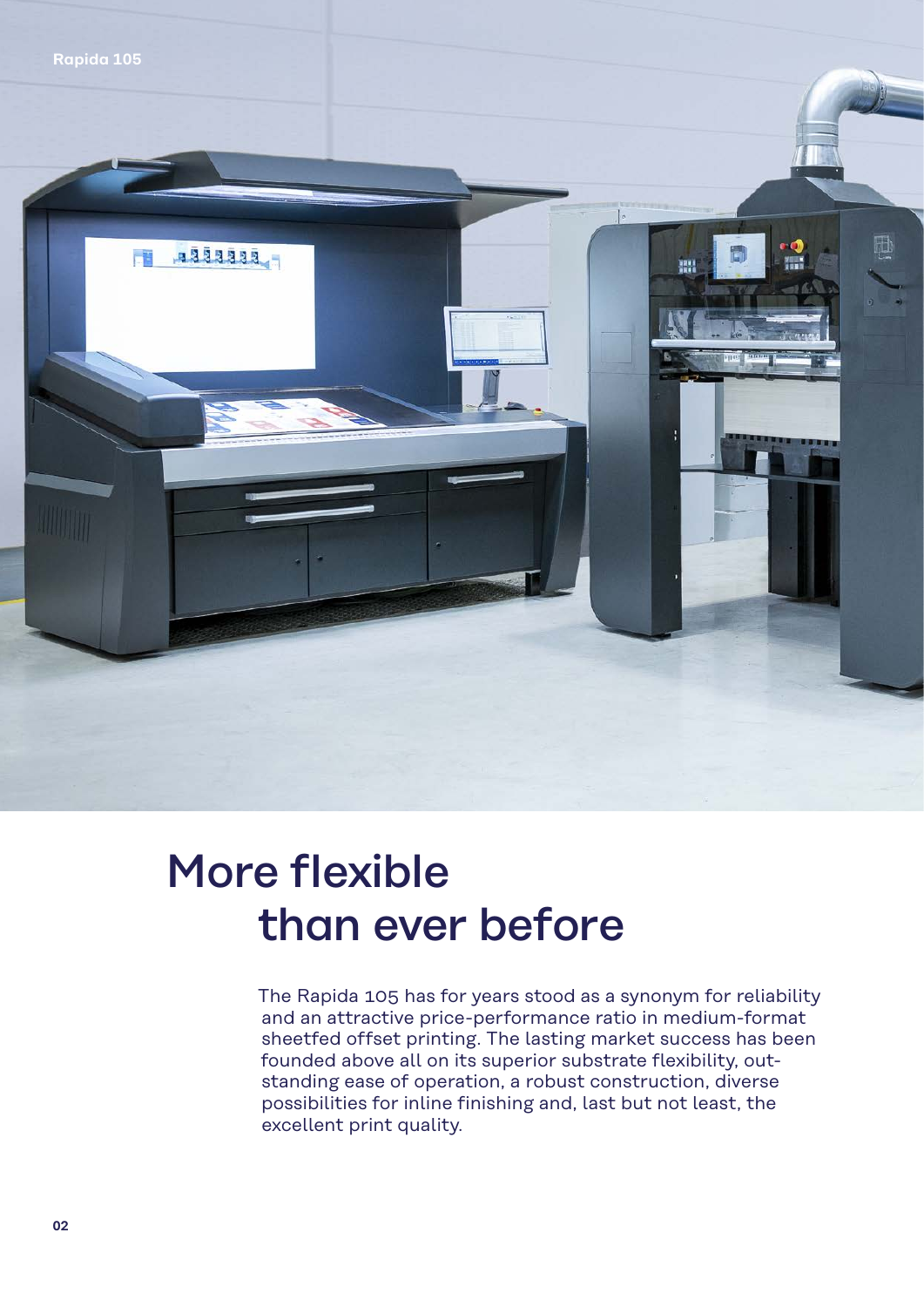

But competition is becoming ever fiercer, turnaround times ever shorter and the demands of the market ever more complex. The pressures placed on operators and presses continue to grow relentlessly. It is not least for this reason that the Rapida 105 shares the technology platform of the makeready world champion Rapida 106 / Rapida 106 X and is packed with design solutions which were previously unique to its two sister presses. These include:

- Preset capabilities
- Gripper systems
- Optimised inking units
- Improved sheet guiding
- CleanTronic washing systems
- VariDry dryer systems
- More extensive automation
- Delivery
- Measuring and control systems

Furthermore, an endless diversity of configuration variants permits individual tailoring to a broad spectrum of applications – from commercial printing to labels and premium packaging. Inline finishing? No problem: conventional and UV processes can be used to produce all-over, protective and spot coatings, as well as exciting visual and haptic effects, with ease.

The leap forward in technology on the Rapida 105 will set your heart alight.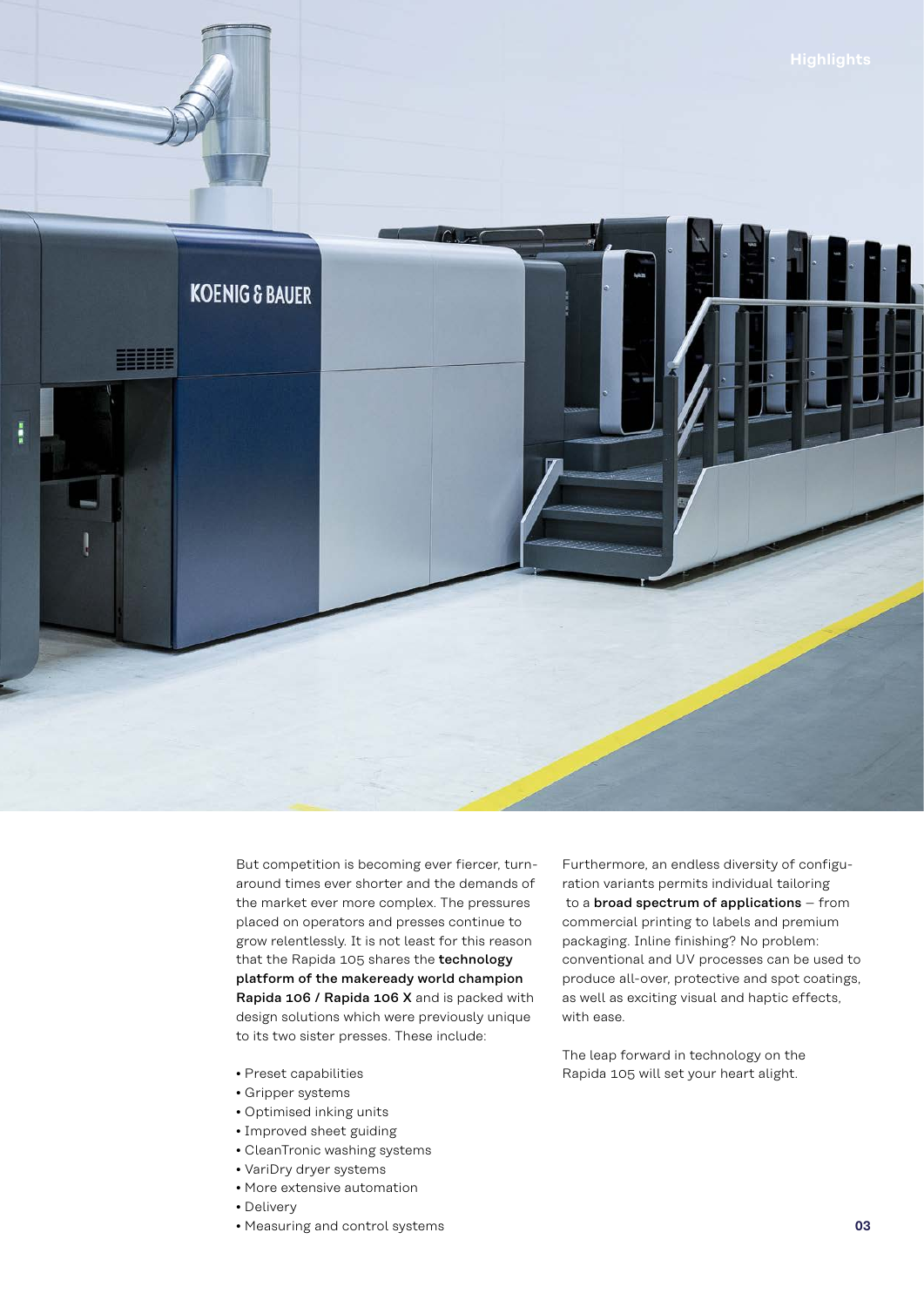

## Inline printing and finishing

The Rapida 105 is a genuine all-rounder. It handles an especially wide range of materials, from lightweight paper to board and microflute corrugated substrates up to a thickness of 1.2 mm. Plastic films can also be printed.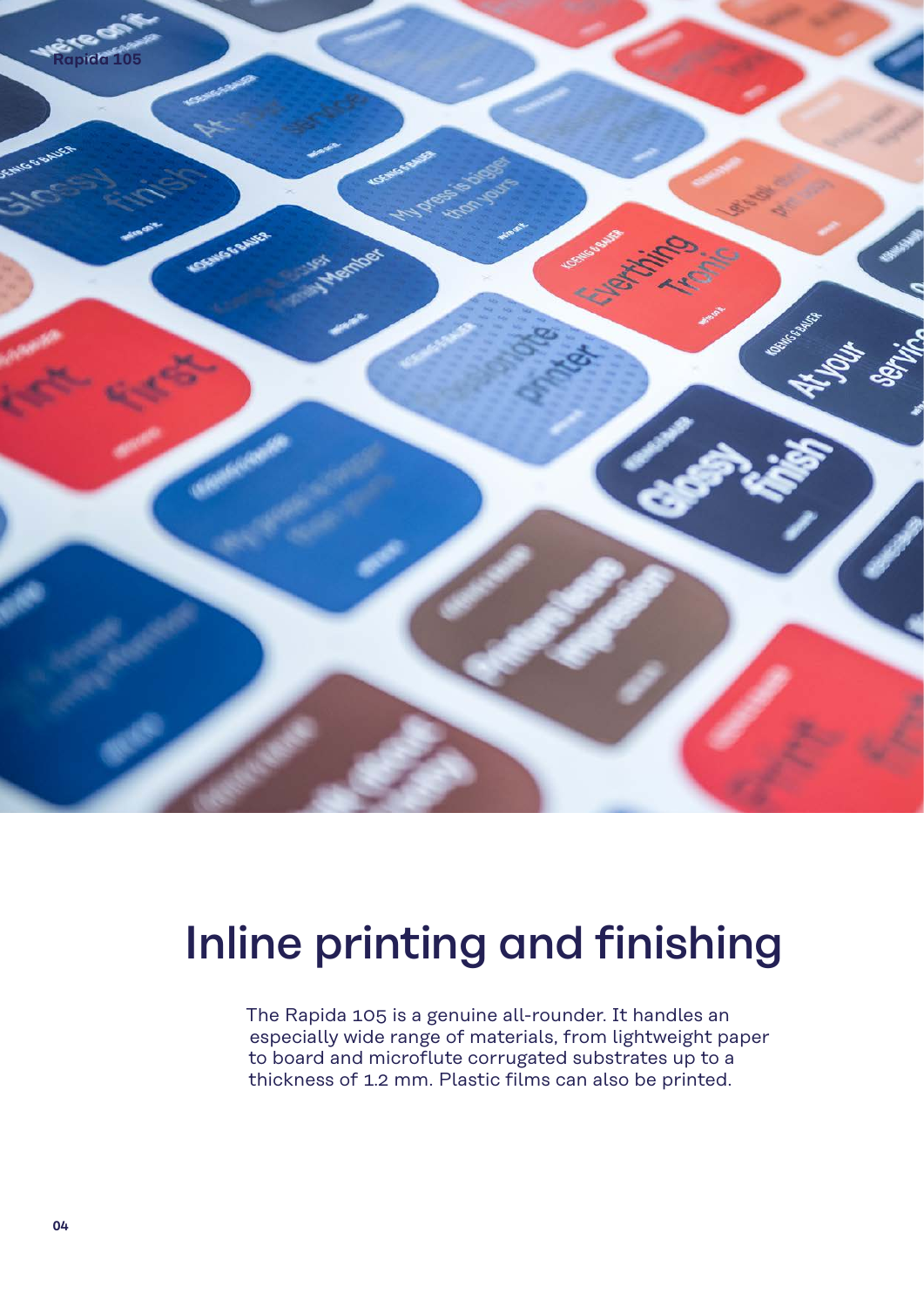



Inding and finishing and finishing and finishing and finish  $\Gamma$  The same extensive flexibility applies with regard to the potential fields of application for the Rapida 105: for commercial printing, the press can be supplied in configurations with up to eight inking units and facilities for 4-over-4 perfecting in an inline process.

> Packaging and label printers benefit from a diversity of inline finishing possibilities. Whether for conventional or UV production, customer-tailored VariDry dryer installations promise an optimal drying result for practically any ink or coating system you may choose.

On top of this, the Rapida 105 can be equipped with a cold foil system. Various modules are available to optimise foil use and to implement different levels of automation.

Configuration with the RS 105 reel-to-sheet feeder is another interesting possibility for commercial and label printers. Reel stocks – whether paper or plastic film – are cut into sheets immediately before printing, further expanding the range of process options.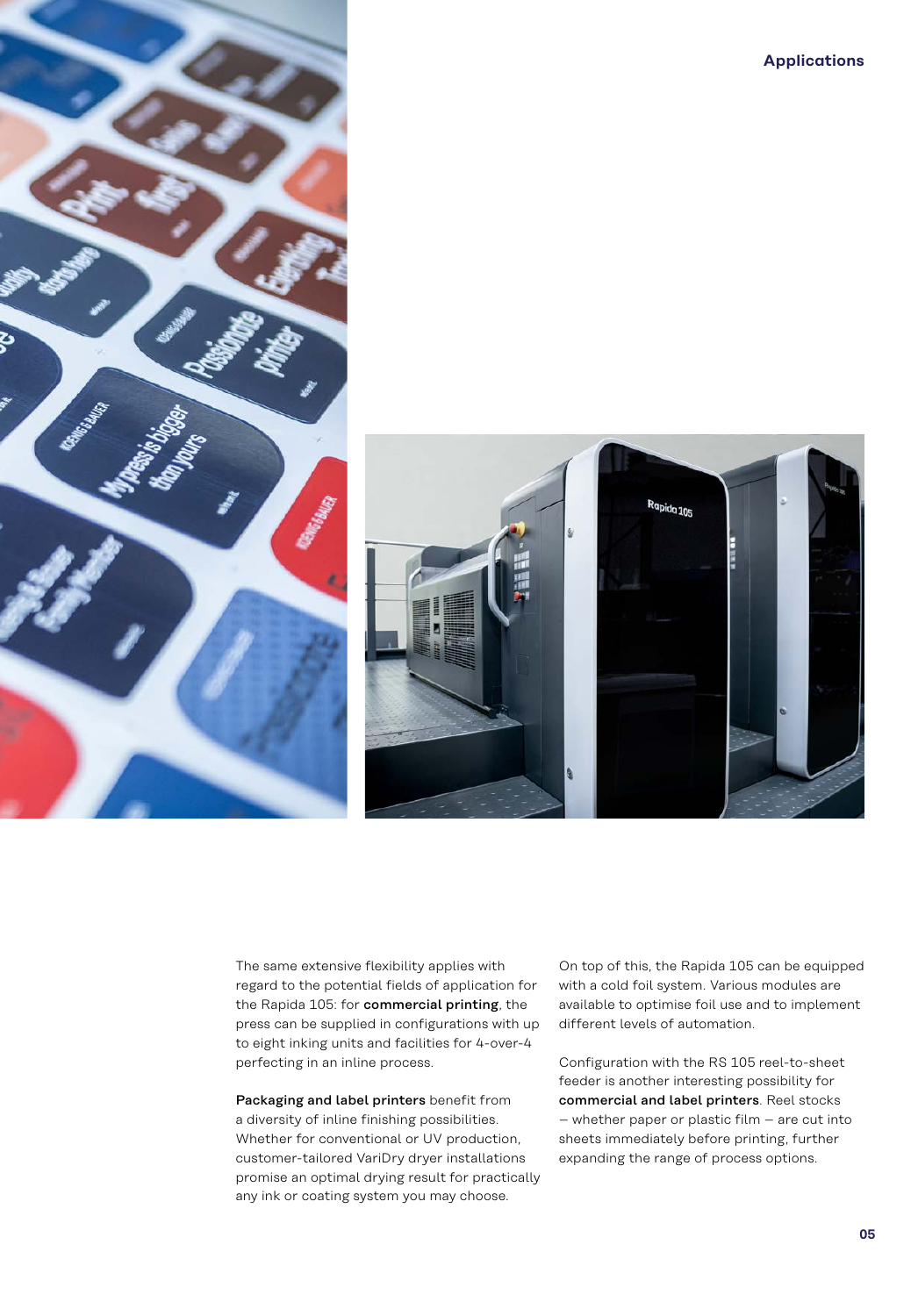## The Rapida 105

- 
- 
- 
- -
	-
-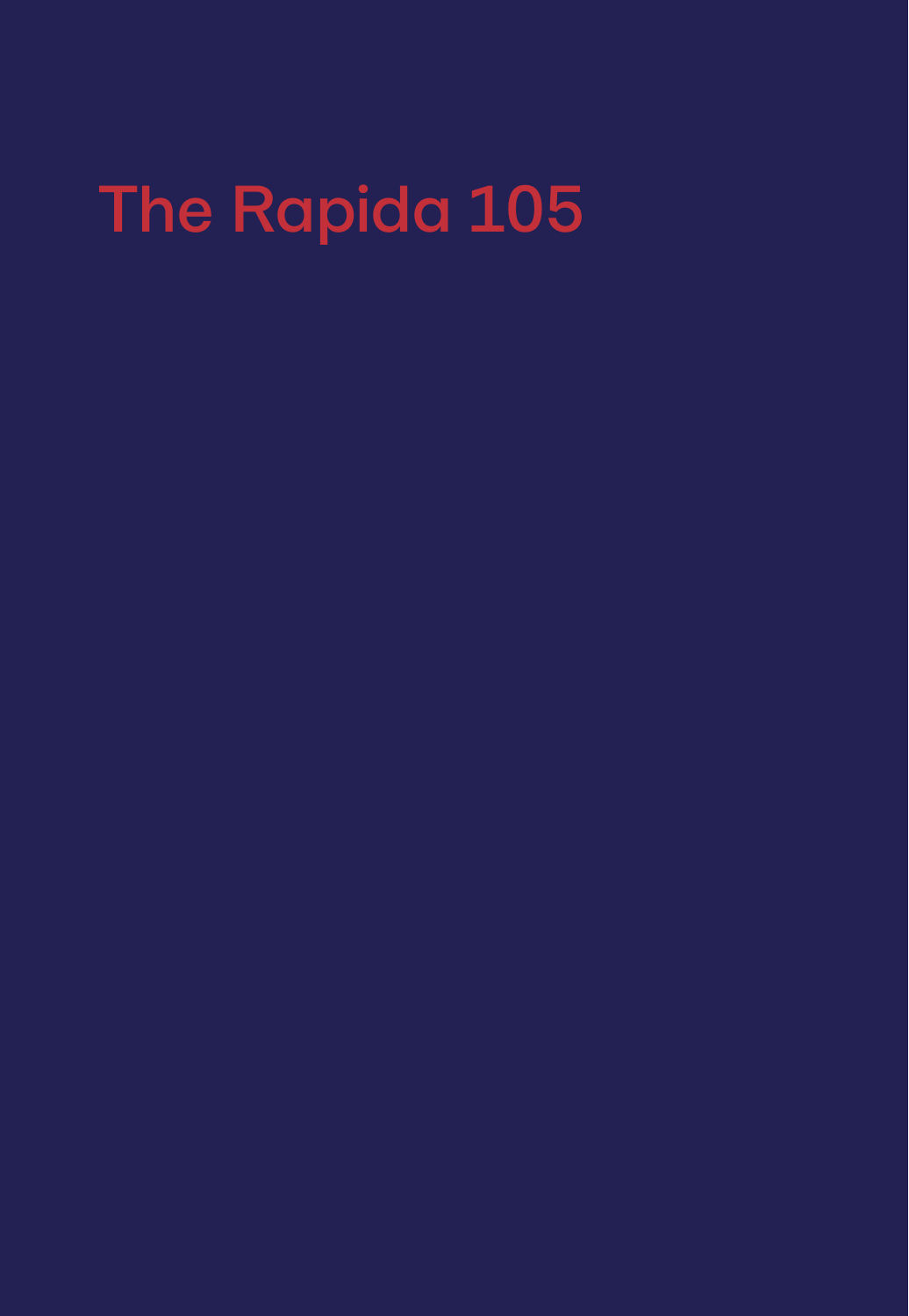

#### **Modern console technology: Made by Koenig & Bauer**

- Customer Community central interface to all digital services and to Koenig & Bauer
- State-of-the-art operating concept on the ErgoTronic control console (including touchscreen for intelligent, straightforward handling)
- Job changeover program for fully automatic and coordinated makeready processes at the press of a button
- Job profiles can be saved for repeat jobs
- Integrated, Internet-capable remote maintenance module Press-Support 24 Sheetfed for remote maintenance and software updates
- Integration into the LogoTronic management system
- Optional wallscreen for visualisation of all press settings

#### **AirTronic delivery: Rapida 106 inside**

- Sophisticated Venturi system ensures a stable air cushion to support sheet guiding
- Speed-compensated and formatdependent powder metering
- Sheet brake with pre-suction elements and variable speed for optimal sheet deceleration
- Extended delivery to increase productivity when coating
- Specific non-stop solutions for uninterrupted production and smooth pile changes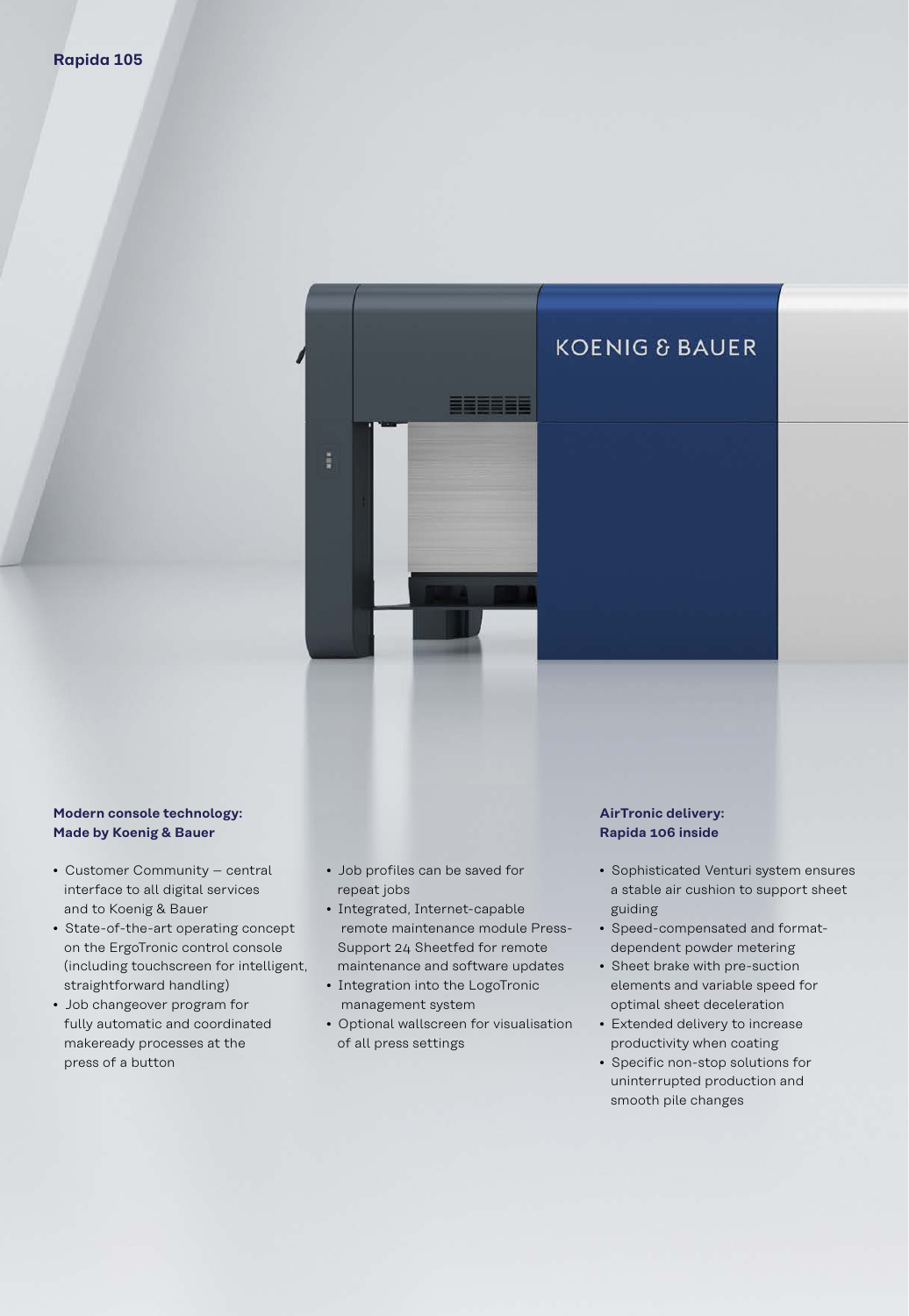

- High-performance VariDry IR/hot air, VariDry UV, VariDry HR-UV and VariDry LED-UV dryers
- Flexible use of the UV dryers for interdeck and final drying
- Dryer control in accordance with pile temperature
- Lamp replacement without tools
- VariDry<sup>Blue</sup> technology for enhanced energy efficiency

#### **Coater: Shining finishes**

- State-of-the-art chamber blade technology with lightweight anilox rollers
- Chamber blade system in wedge design for first-class quality inline finishing with coatings
- Coating supply system for dispersion and UV coatings in separate circuits
- Choice of application-orientated clamping systems
- Register setting from the press console

#### **CleanTronic: Washing systems with class**

Ronido 105

• Parallel washing processes and job-specific, pre-selectable washing programs

Rooldo 105

- CleanTronic roller washing system
- CleanTronic blanket and impression cylinder washing system with single swing-action washing beam for both blanket and impression cylinder washing
- CleanTronic Synchro with separate washing beams for blanket and impression cylinder washing (only available for perfector presses)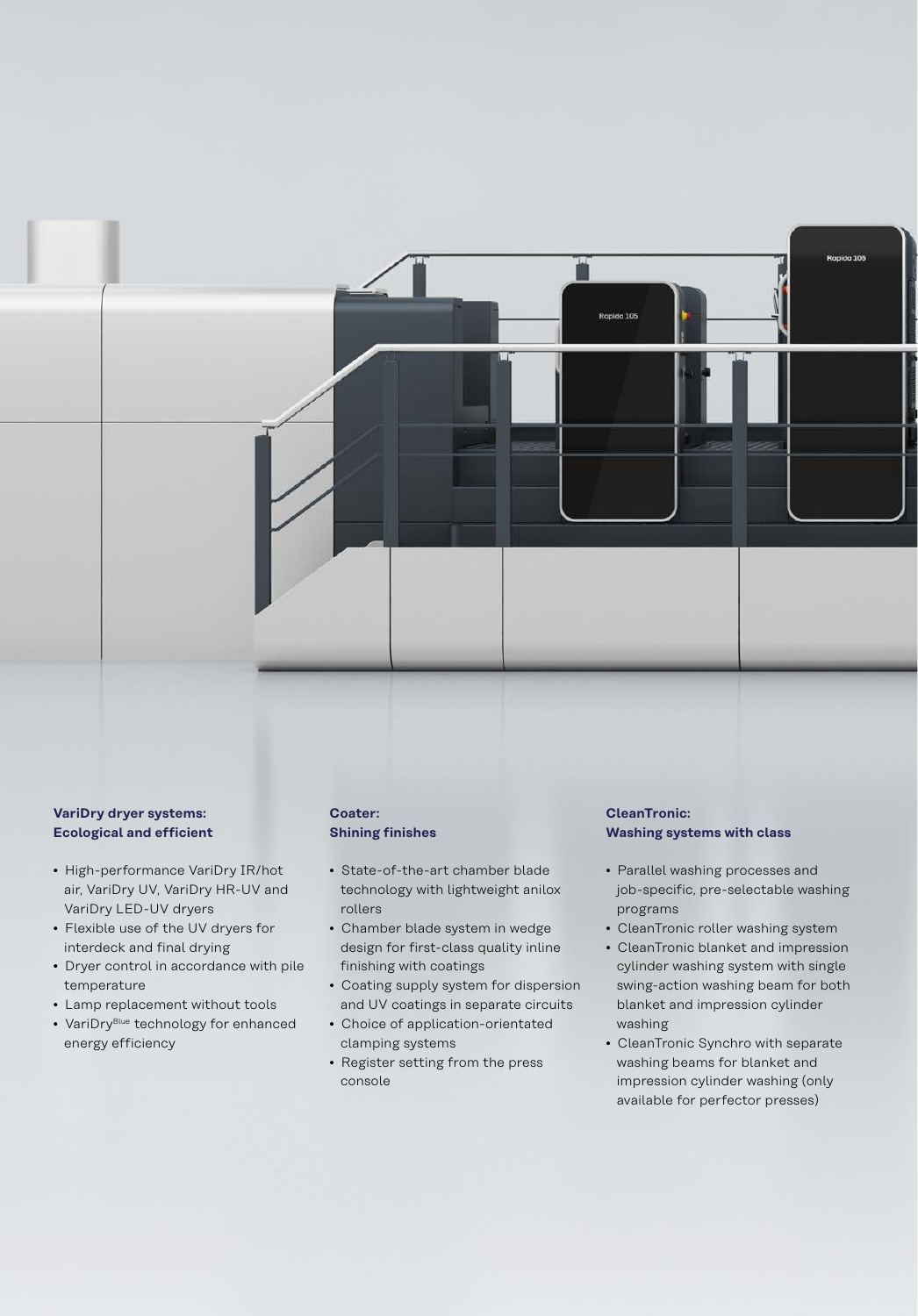

- CleanTronic Multi multiple-media washing system permits the use of different ink systems
- CleanTronic UV to eliminate waiting times before and after cylinder washing in UV production
- CleanTronic SRW: Roller washing also during UV production

#### **Plate change: Solutions to suit all preferences**

- Solutions matched to individual job structures and press manning practices
- Semi automatic plate change (SAPC) for automatic press rotation to the change positions
- Faster, optimised changeover process for fully automatic plate change (FAPC), including register zeroing
- Use of unbent printing plates with FAPC

#### **Inking unit: Performance in colour**

- High repeat accuracy thanks to bleed-free metering in the Color-Tronic ink duct
- Inking unit optimised according to the latest rheology know-how for improved ink flow and distribution
- EasyClean ink-repellent ink duct coating for fast ink changes
- Individual disengaging of inking units when not needed to reduce roller wear and makeready times
- Temperature control for duct roller and distributor cylinders, especially advantageous for waterless printing
- Speed-compensated VariDamp film dampening unit for a stable ink/water balance
- Differential drive to eliminate hickeys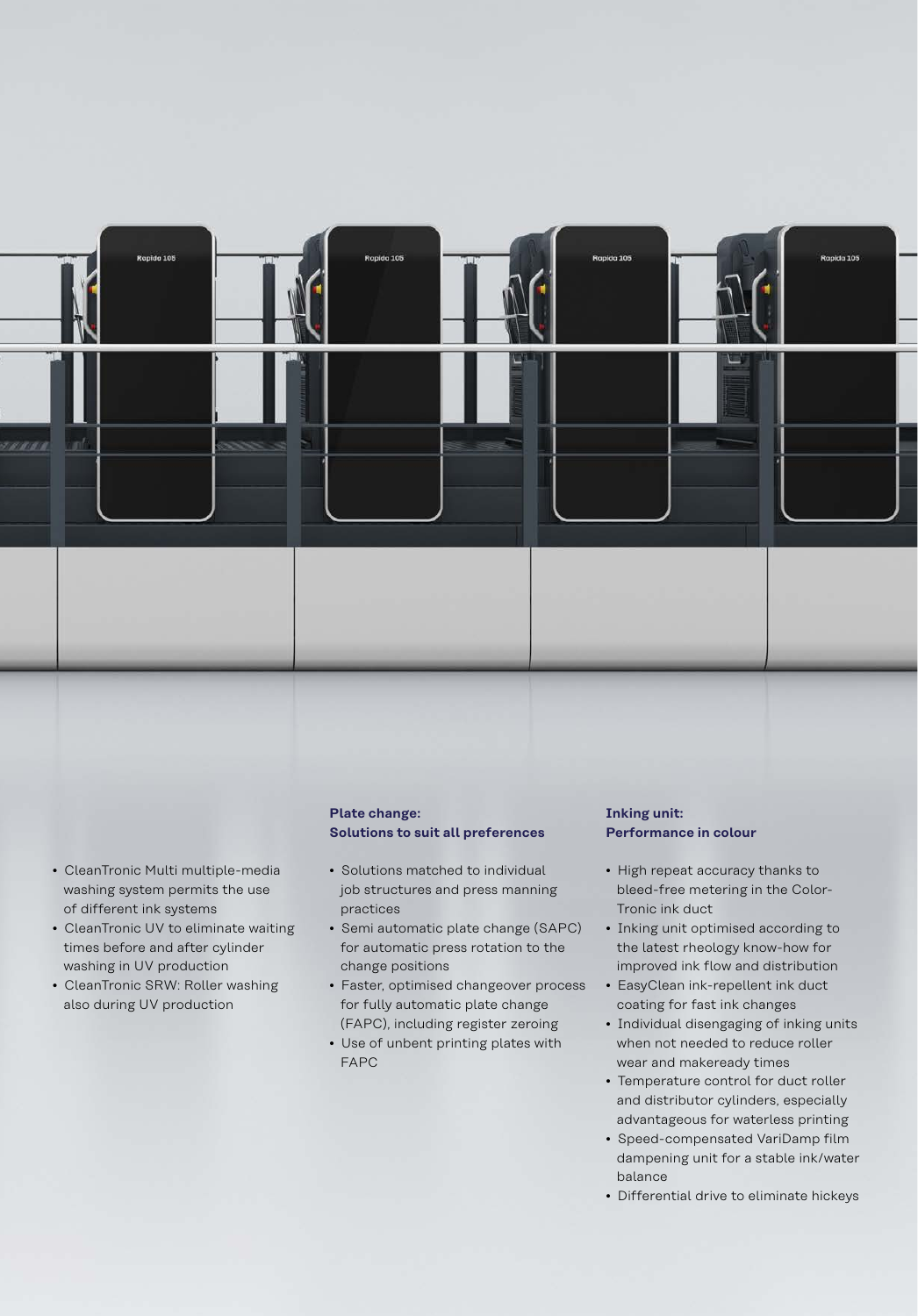

#### **Printing unit: Register-true and perfect precision**

- Substructure cast in a single piece for high torsional rigidity and stability
- Smooth running and excellent pre-
- cision thanks to continuous gear train • Double-size impression cylinders and transfer drums for low-profile sheet
- travel even heavy substrates are subject to only minimal bending • Venturi air-cushioned sheet travel for
- contact-free sheet transfer
- Universal gripper system adapts seamlessly to changes in substrate thickness
- Remote adjustment of lateral, circumferential and diagonal register
- Automatic register checking and correction with ErgoTronic ACR

#### **DriveTronic feeder: dedicated drive technology**

- DriveTronic feeder for continuous, stepless pile transport with automatic speed adjustment for paper and cardboard
- Automatic non-stop system with pile logistics
- Feed board with a central suction belt and electronically controlled sheet deceleration to ensure optimum sheet arrival speed at the front lays
- Pneumatic side lay for marking-free lateral alignment
- Quick-start function
- Ultrasonic double-sheet detector, also for inhomogeneous substrates
- Non-stop system with individual rods
- User-orientated automation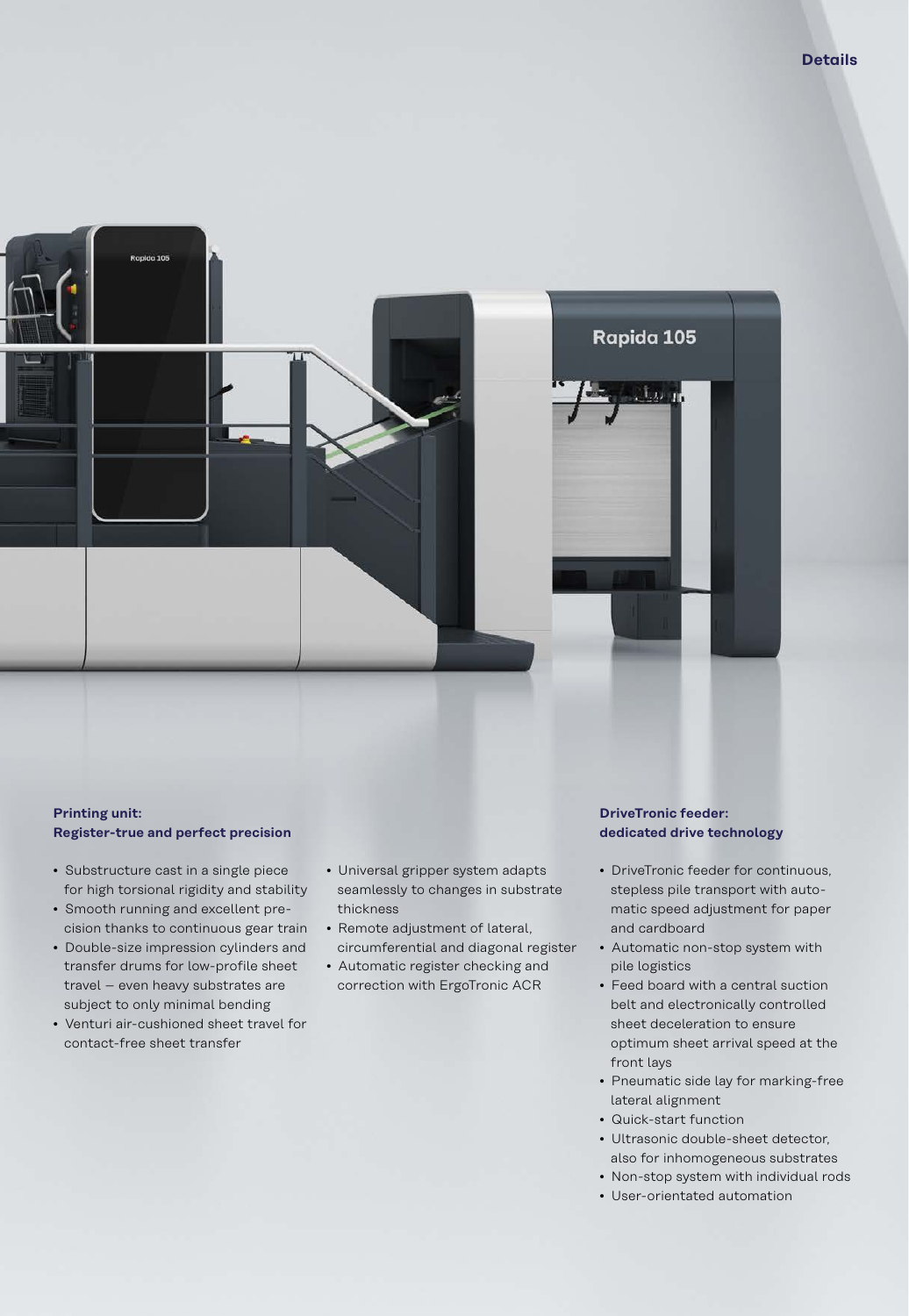# Rapida 106 inside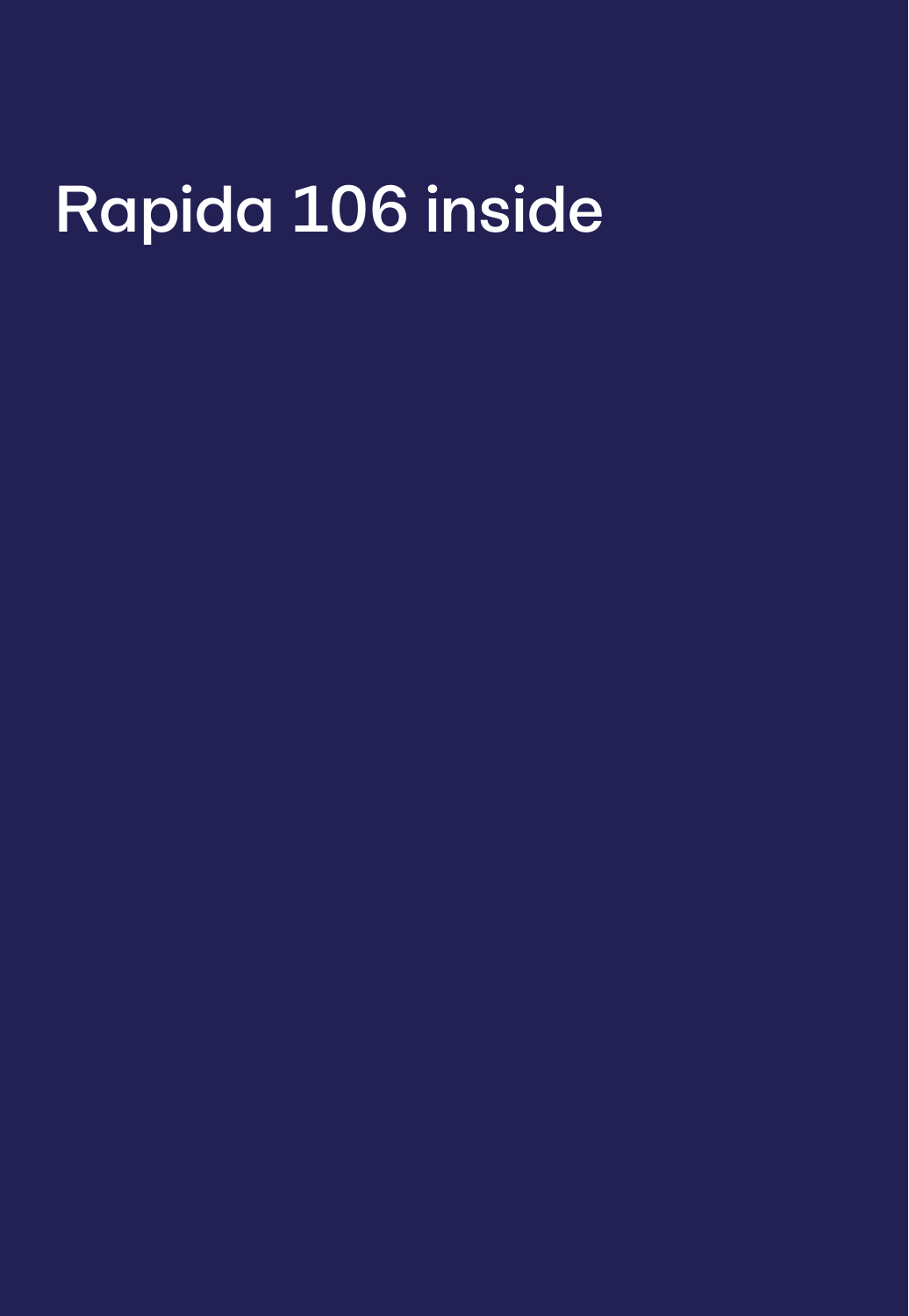## The finest print results

Your customers rightly expect perfect print quality and absolute consistency over the entire length of a run. To achieve this with a high degree of automation, and if necessary to document the quality attained, the Rapida 105 can be configured with various measuring and control systems.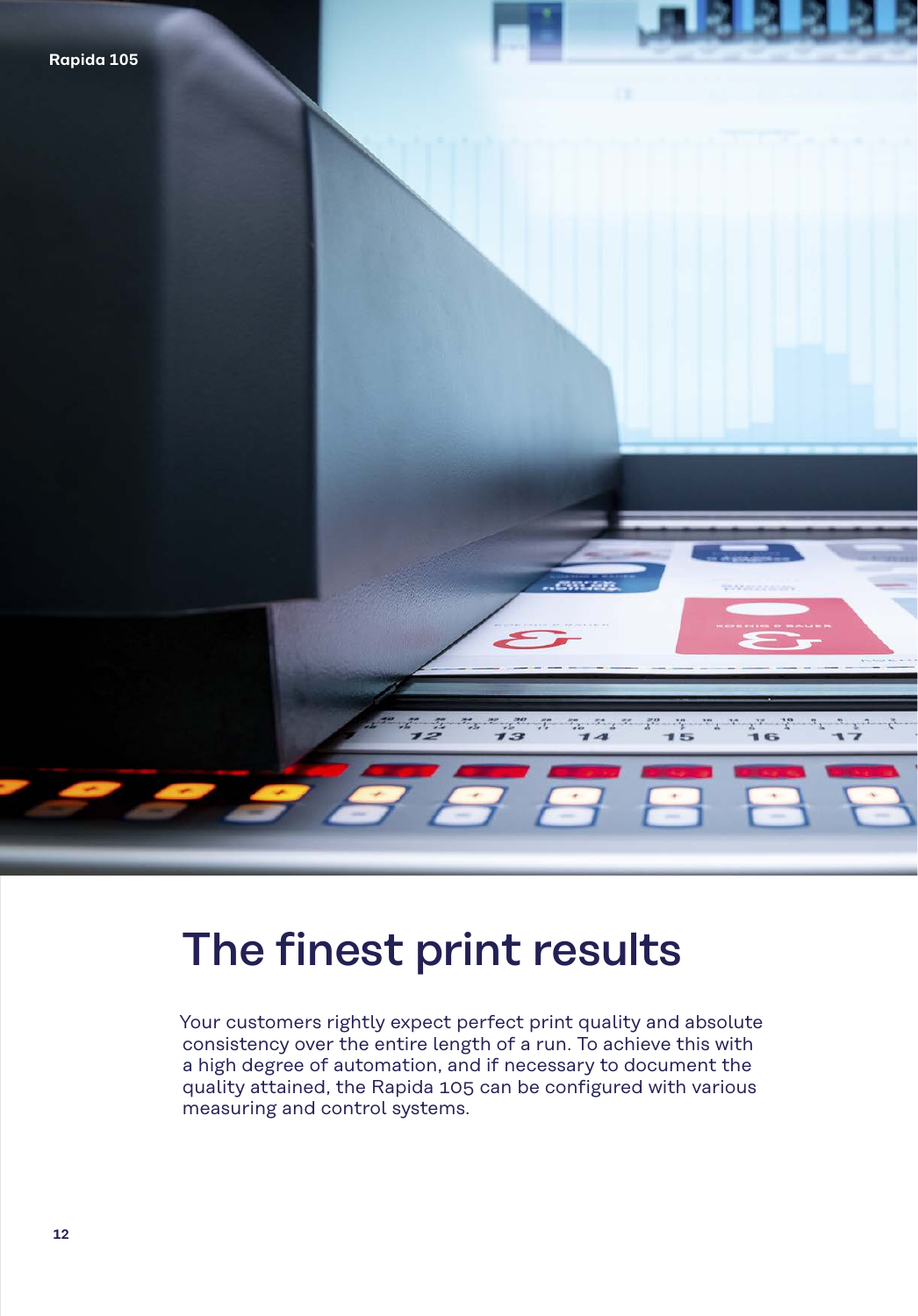

**Quality**

For **register measurement and control**, you can<br>choose between the especially compact solution<br>ErgoTronic ACR and the automatic system choose between the especially compact solution ErgoTronic ACR and the automatic system ErgoTronic ICR. In both cases, necessary corrections are calculated for the lateral, circumferential and diagonal register settings.

> The Rapida 105 can also be equipped with either online or inline colour control systems. ErgoTronic ColorDrive and ErgoTronic Color-Control both scan the colour bars of a sheet placed on the ErgoTronic console. Measurement is possible at any point over the whole sheet. After confirmation of the proposed corrections, the Rapida 105 adjusts the ink key settings automatically. QualiTronic ColorControl, on

the other hand, measures the colour on every single sheet by way of a camera system installed directly on the press. The control system then implements the necessary corrections after every ten sheets.

QualiTronic PrintCheck expands the colour control functionality by also enabling sheet inspection. Here, the system performs a fully automatic comparison between the printed sheets and a reference determined from a series of good sheets at the start of production. QualiTronic PrintCheck functions without any operator intervention. Automatic sheet inspection commences as soon as production monitoring is activated.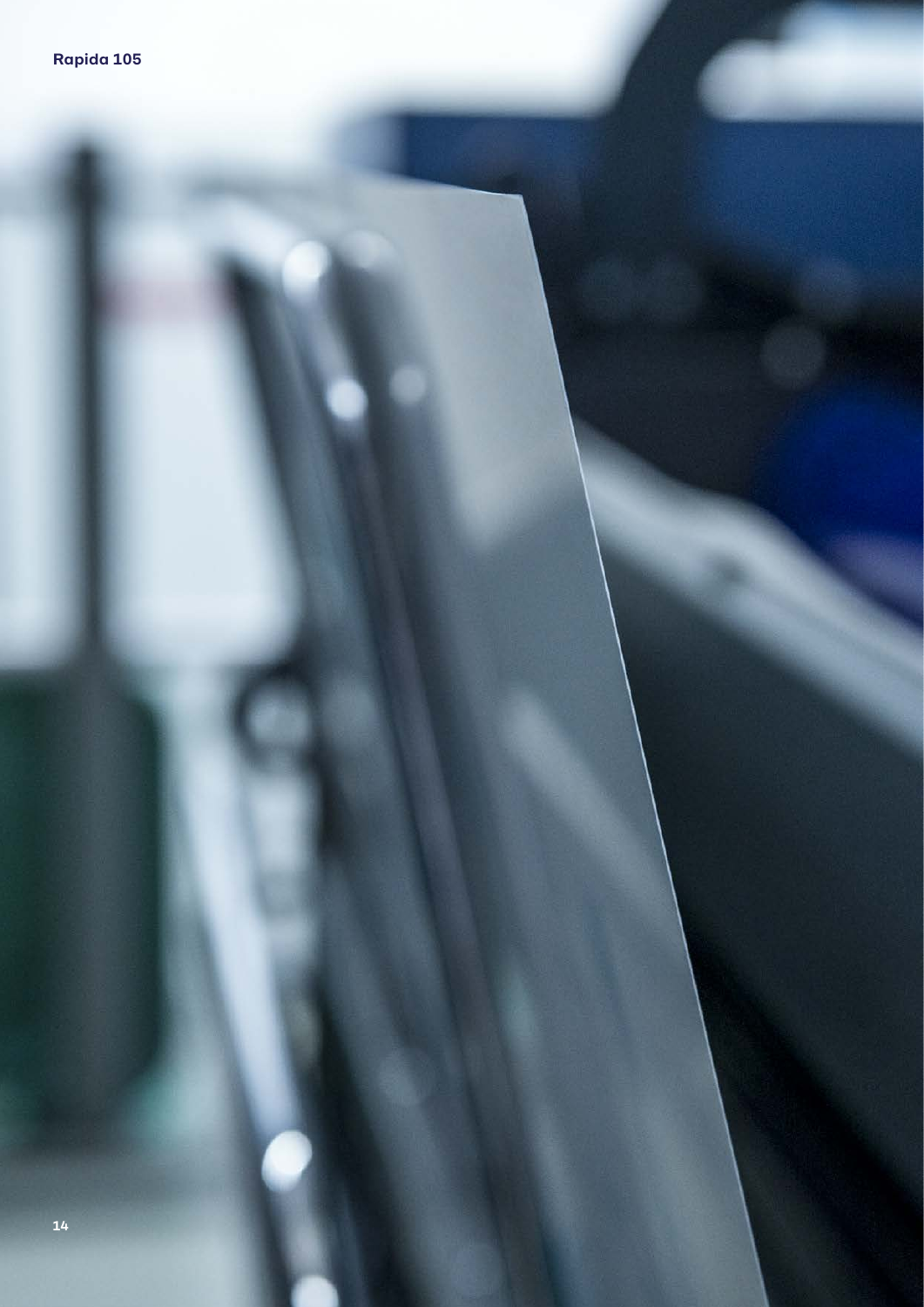### The Rapida 105 at a glance – Rapida 106 inside

| <b>Sheet format</b>                                 |                           |          |
|-----------------------------------------------------|---------------------------|----------|
| Maximum (standard/special version)                  | 720 x 1,050 / 740 x 1,050 | mm       |
| Minimum (standard/special version)                  | 360 x 520 / 350 x 500     | mm       |
| <b>Print format</b>                                 |                           |          |
| Standard/special version                            | 710 x 1,040 / 730 x 1,040 | mm       |
| Perfecting                                          | 700 x 1,040               | mm       |
| Substrates <sup>1</sup>                             |                           |          |
| Standard                                            | $0.06 - 0.7$              | mm       |
| With board-handling package                         | 1.2                       | mm       |
| With corrugated package                             | 1.2                       | mm       |
| With film and plastics package                      | $0.1 - 0.7$               | mm       |
| Production speed <sup>2</sup>                       |                           |          |
| Maximum, dependent on configuration                 | 16,000                    | sheets/h |
| Maximum in perfecting                               | 14,000                    | sheets/h |
| Pile height from floor / without non-stop operation |                           |          |
| Feeder                                              | 1,250                     | mm       |
| Delivery                                            | 1,200                     | mm       |
| <b>Plate and blanket dimensions</b>                 |                           |          |
| Plate size                                          | 795 x 1,050               | mm       |
| Copy line (standard/special version)                | 50/36                     | mm       |
| <b>Blanket</b> size                                 | 860 x 1,060               | mm       |

The illustrations and descriptions may depict or refer in part to special versions and options. For further information, please contact your local Koenig & Bauer representative.

2 Depends on individual operating conditions, and the inks and substrates used.

<sup>&</sup>lt;sup>1</sup>The flexural rigidity of the substrate is a decisive factor in suitability for printing.